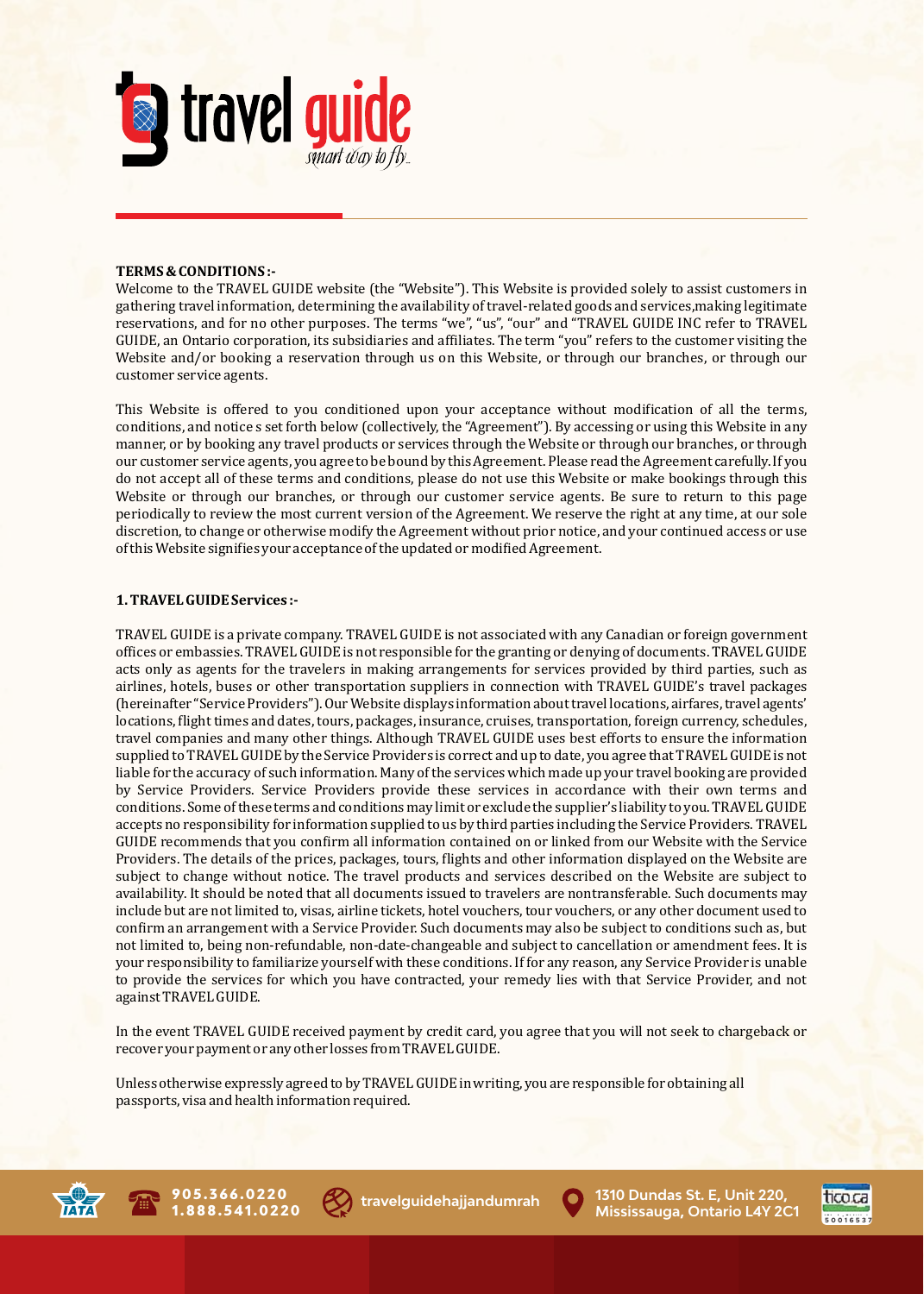

# **2. Use of the TRAVEL GUIDE Website :**

As a condition of your use of this Website, you warrant that (i) you are at least 18 years of age; (ii) you possess the legal authority to create a binding legal obligation on behalf of yourself and any other travelers you have included in your booking; (iii) you will use this Website in accordance with this Agreement; (iv) you will only use this Website to make  $l$ egitimate reservations for you or for another person for whom you are legally authorized to act;  $(v)$  you will inform such other persons about the terms and conditions that apply to the reservations you have made on their behalf, including all rules and restrictions applicable thereto;  $(vi)$  all information supplied by you on this Website is true, accurate, current and complete, and (vii) if you have a TRAVEL GUIDE account, you will safeguard your account information and will supervise and be completely responsible for any use of your account by you and anyone other than you. We retain the right at our sole discretion to deny access to anyone to this Website and the services we offer, at any time and for any reason, including, but not limited to, for violation of this Agreement.

## **No Copy, Distribution, or Sale :-**

You may download, display, or print one (1) copy of any portion of the content displayed on this Website (the "Content"). If you do so, you may not modify the Content in any way, and you must reproduce theTRAVEL GUIDE copyright notice (or the Service Provider's notice as applicable) in the form:

© 2018 TRAVEL GUIDE-All Rights reserved as displayed on the relevant page(s) that you might copy.

## Except as provided above, you may not :-

- Copy, reproduce, upload, post, display, republish, distribute, transmit, any part of the Content in any form whatsoever;
- Use a frame or border environment around the Website, or other framing technique to enclose any portion or aspect of the Website, or mirror or replicate any portion of the Website;
- Modify, translate into any language or computer language, or create derivative works from, any Content or any part of this Website;
- Reverse engineer any part of this Website; or
- Sell, offer for sale, transfer, or license any portion of the Website in any form to any third par

## **Other Limitations:-**

Unless otherwise provided within these Terms & Conditions, or unless specific applicable law requires TRAVEL GUIDE to allow you to do so, you may not do any of the following without the prior written consent of TRAVEL GUIDE:

- Use the Website other than to make legitimate reservations or bookings;
- Use the Website to make any false, fraudulent or speculative reservation, or any reservation in anticipation of demand;
- Imply in any fashion that TRAVEL GUIDE is endorsing your products or services;
- Place false or misleading information on the Website,
- Post or transmit any unlawful, threatening, libelous, defamatory, obscene, indecent, inflammatory, pornographic or profane material or any material that could constitute or encourage conduct that would be considered a criminal offense, give rise to civil liability, or otherwise violate any law; or for any other purpose that is unlawful or prohibited by these Terms & Conditions.
- Use or access the Website in any way that, in our reasonable judgment, adversely affects the performance or function of the Website, or any other computer systems or networks used by TRAVEL GUIDE, other Website users or members;
- Upload or transmit to the Website or use any device, software or routine that contains viruses, Trojan horses, worms, time bombs, or other computer programming routines that may damage, interfere or attempt to interfere with, intercept, the normal operation of our Website, or appropriate the Website or any system, or take any action that imposes an unreasonable load on our computer equipment, or that infringes upon the rights of a third party;
- Use any device, software, or routine that interferes, or attempts to interfere, with the normal operation of our site, or take any action that impose an unreasonable load on our equipment; or
- Disguise the origin of the information transmitted through





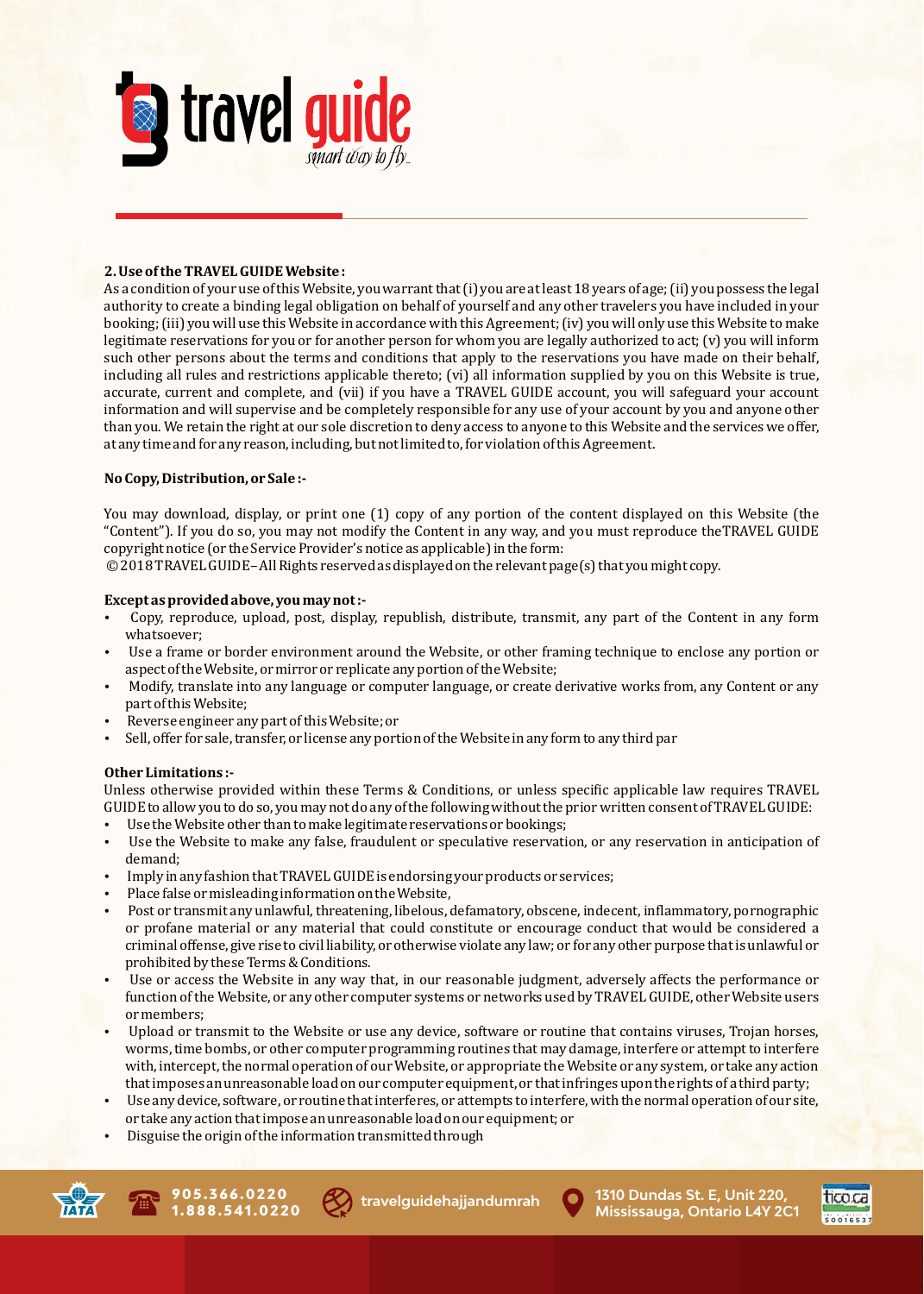

### **Member ID and Password:-**

Access to certain areas of the Website is only available to registered members. To become a registered member, you are required to answer a limited number of mandatory questions. Answers to additional questions are optional. You represent and warrant that all information you supply to us about yourself and others, including email addresses, are true, valid and accurate, and that you have the right to supply us with such information.

#### **Termination:-**

TRAVEL GUIDE, in its sole discretion, may, at any time and without advance notice or liability, terminate or restrict your access to all or any component of our Website, even if access continues to be allowed to others. Upon such termination or suspension, you must immediately discontinue use of the Website, and destroy any copy you have made of any portion of the Website. Accessing the Website after such termination, suspension, or discontinuation shall constitute an act of trespass. TRAVEL GUIDE shall not be responsible to you to such suspension or termination. TRAVEL GUIDE may also, at any time, change or impose fees for certain services, or establish or change general practices and limits concerning certain services.

### **3. Privacy and Security :-**

Your use of the Website is subject to our Privacy Policy. You agree that you have read our Privacy Policy, and it is reasonable and acceptable to you. Your acceptance of these Terms and Conditions is also your consent to the information practices in our Privacy Policy.

#### **4. Disclaimer :-**

TRAVEL GUIDE does not warrant or represent that the content of the TRAVEL GUIDE Website or promotional material is accurate, up-to-date or complete, nor that it does not infringe the rights of others. TRAVEL GUIDE is providing the Website, the promotional material and its contents on an "as is" basis. TRAVEL GUIDE makes no representations or warranties of any kind with respect to the Website, the promotional material, its contents or any of the products or services supplied by TRAVEL GUIDE. To the maximum extent permitted by law, TRAVEL GUIDE disclaims all implied representations and warranties including, without limitation, implied warranties that TRAVEL GUIDE products and services offered will be of merchantable quality, fit for any purpose or will comply with any descriptions on the TRAVEL GUIDE Website or promotional material. To the extent permitted by law, you release TRAVEL GUIDE from all liability, cost, damages, claims and expenses (including direct, indirect, special and consequential loss or damage whether in negligence or otherwise) arising out of the supply or failure to supply or use or non-use of the third party products or services.

TRAVEL GUIDE does not represent or warrant that this Website, the server that makes it available or any TRAVEL GUIDE products or services supplied through this Website will be free of errors, viruses or defects. Your access and use of this Website is subject to factors beyond TRAVEL GUIDE control. TRAVEL GUIDE does not warrant that this Website or the products and services offered via this Website will meet your requirements or that the service will be uninterrupted or timely. TRAVEL GUIDE will use our best endeavors to make this Website secure and have implemented technology for this purpose. However, because of the nature of the internet, TRAVEL GUIDE does not warrant that this Website will be secure. To the maximum extent permitted by law, neither TRAVEL GUIDE nor any of our officers, employees, shareholders or other representatives will be liable in damages or otherwise in connection with your use of or inability to access this Website or the purchase and use of any products and services supplied via this Website or any breach of any warranties that may be implied by law. This limitation of liability applies to all damages of any kind, including compensatory, direct, indirect or consequential damages, loss of data, income or profit, loss of or damage to property, personal injury and claims of third parties. In the event that the TRAVEL GUIDE Website fails to operate or causes you loss or damage, your sole remedy is the refund of any money that you paid to TRAVEL GUIDE to us e this Website.





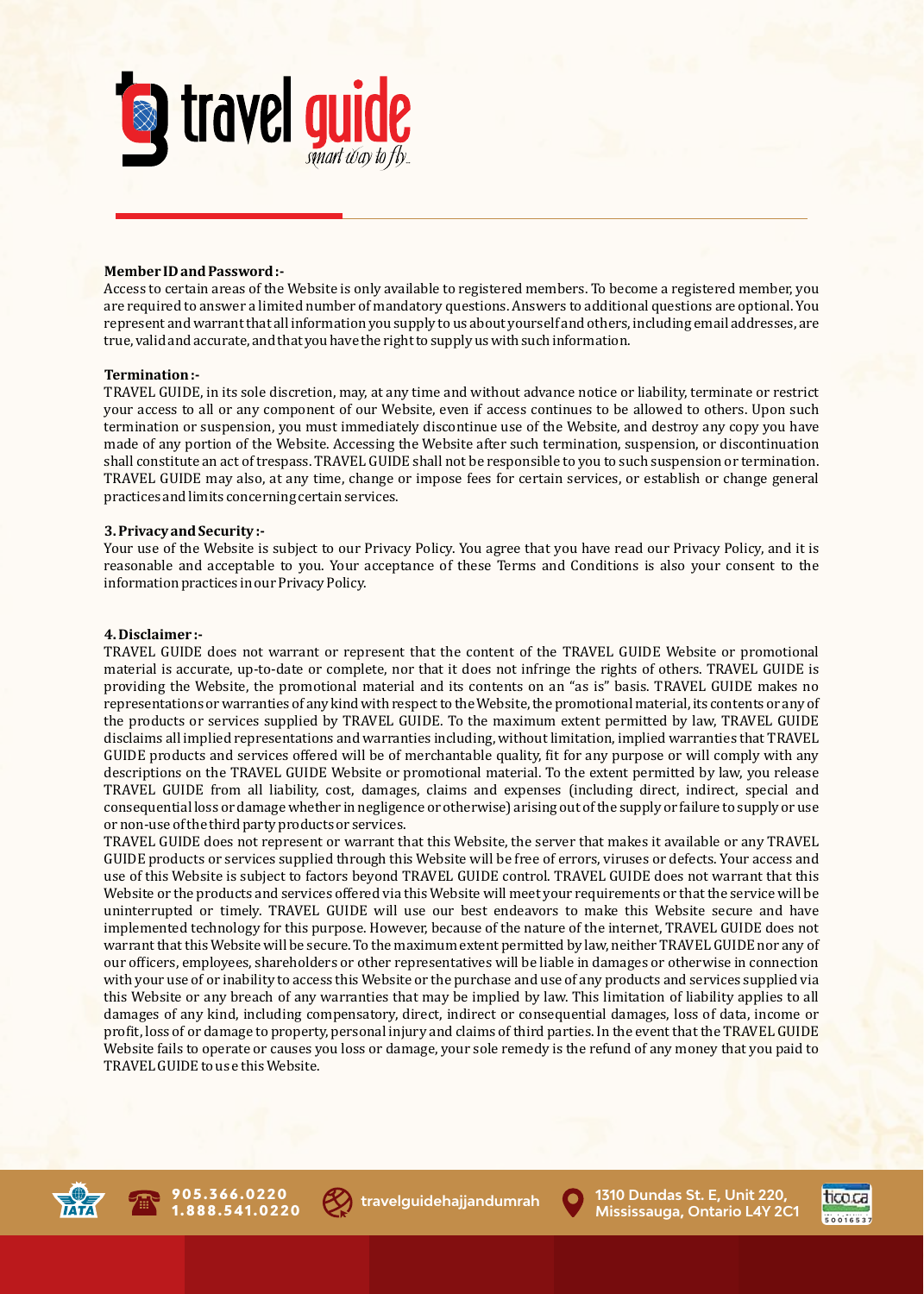

If applicable, hotel ratings stated on the TRAVEL GUIDE Website or promotional material (without limitationincludes photographs, list of hotel amenities, descriptions of property, etc.) are provided by the respective Service Providers. These hotel ratings are general guidelines and TRAVEL GUIDE cannot guarantee their accuracy. The promotional material is to be used as a general guide and the ratings and hotel information may be amended periodically by the respective Service Providers to keep current. Please be advised that during the peak Hajj season the Service Providers accommodate a large number of pilgrims and consequently the quality of service indicated by their respective ratings may suffer. All Service Providers are independent contractors, not TRAVEL GUIDE affiliates or agents. TRAVEL GUIDE is not liable for the actions, omissions, errors, representations, warranties, negligence, breach of contract, personal injuries, death, property damage, or any other damages or expenses resulting from Service Providers. TRAVEL GUIDE has no liability and will not refund due to delay, cancellation, overbooking, strike, force majeure, terrorism, and any other causes that are beyond TRAVEL GUIDE's direct control or from any loss or damage resulting from improper passport, visas or other documents. TRAVEL GUIDE has no control and is not responsible for any additional expenses, delays, omissions, re-routing, or acts of interference by any government or legal authorities. TRAVEL GUIDE is not responsible for any traveler missing any part of the program due to no fault of TRAVEL GUIDE, and in such event, the traveler shall be responsible for any additional expenses incurred for the traveler to rejoin the tour. TRAVEL GUIDE will not make any changes after departure and will not redeem any part of the payment for any services rendered unutilized.

TRAVEL GUIDE is not responsible for any traveler(s) missing any part of the program due to no fault of TRAVEL GUIDE, and in such event, the traveler(s) shall be responsible for any additional expenses incurred for the traveler(s) to rejoin the tour. TRAVEL GUIDE will not make any changes after departure and will no redeem any part of the payment for any services rendered unutilized.

## Shipping and Handling of Documents

For a nominal charge, TRAVEL GUIDE will use DHL, FedEx or UPS to return your documents unless you send TRAVEL Guide pre-paid completed label for the courier of your choice excluding CANADA POST, to use for the return of your documents. TRAVEL GUIDE is not responsible for any delays, loss or damages resulting from the return of your documents by DHL, FedEx, UPS, or any other courier services.

# **5.** Safety:-

Please be aware that during your participation in packages operated by TRAVEL GUIDE, certain risks and dangers may arise beyond our control, including but not limited to: the hazards of traveling in undeveloped areas; travel by boat, train, automobile, aircraft, or other means of transportation; the forces of nature; political unrest; acts of lawlessness or terrorism; and accident or illness in remote regions without means of rapid evacuation or medical facilities. TRAVEL GUIDE will not have liability regarding provision of medical care or the adequacy of any care that may be rendered. While TRAVEL GUIDE will use its best efforts to ensure the adequate measures are taken, by agreeing to participate in a package and/or optional excursions you agree that you will hold TRAVEL GUIDE harmless regarding any provision of medical care or the adequacy of any care rendered.

## **6. Insurance :-**

Many of the problems for which TRAVEL GUIDE cannot be held responsible for can be insured against. TRAVEL GUIDE highly recommends that you purchase third party insurance to provide adequate cover for medical expenses, personal accident, loss of baggage and curtailment or cancellation of trip. Individuals are responsible to finance on the spot medical treatment and other contingencies, and then to reclaim this from their own insurance, if covered. You will be required to provide documentation to the insurance company to facilitate a claim. Please note that there are exclusions to coverage of insurance. Insurance has to be purchased and paid for in full as soon as the booking is made to become effective. To the extent permitted by law, you release TRAVEL GUIDE from all liability, cost, damages, claims and expenses (including direct, indirect, special and consequential loss or damage whether in negligence or otherwise) arising out of any loss of baggage.





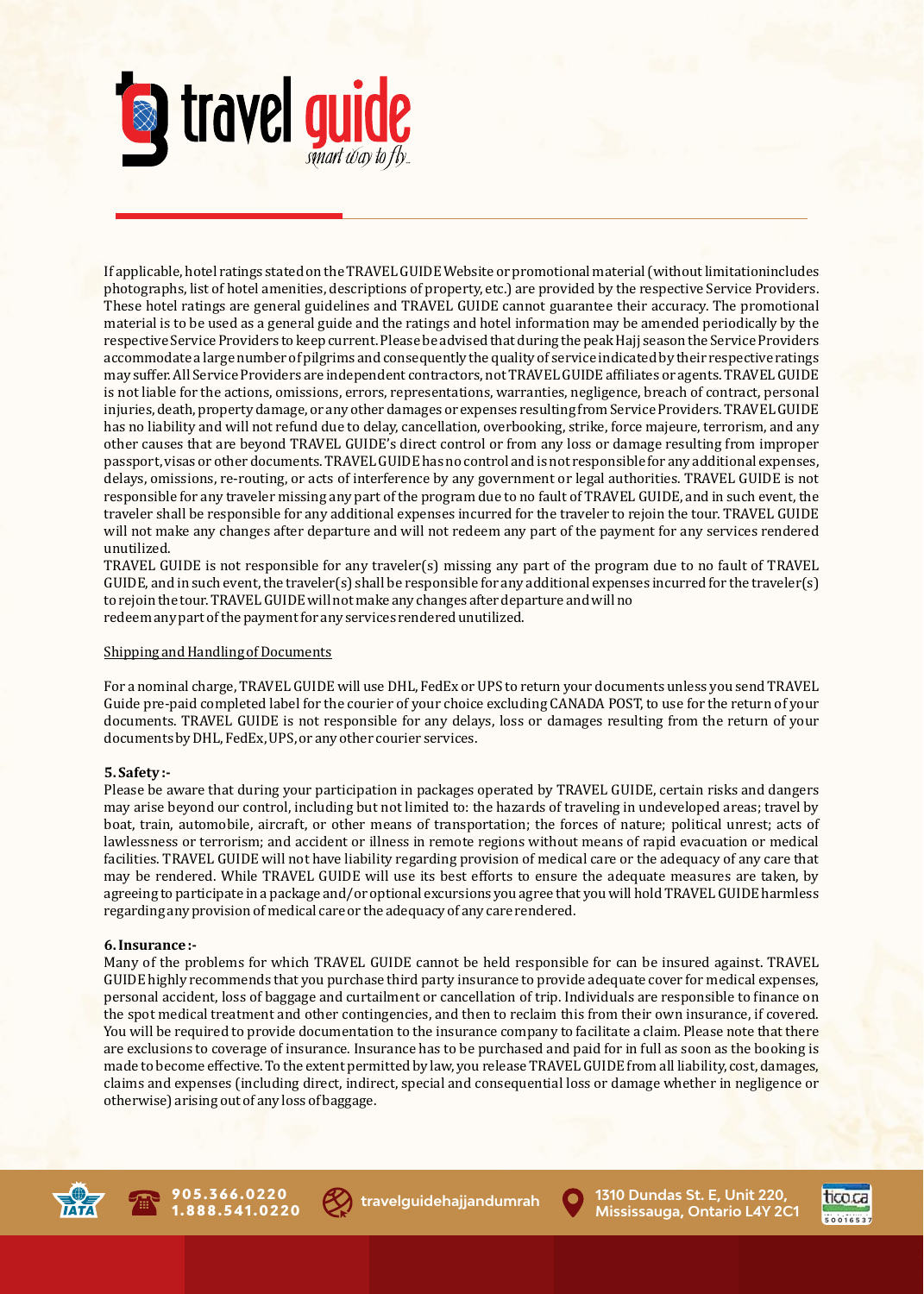

## **7. Reservation / Deposits / Fees :-**

TRAVEL GUIDE accepts cheques, money orders, Visa, MasterCard, and Cash. Your payment is not deemed made until it is received by TRAVEL GUIDE. Please be advised that a 4% surcharge applies to all payments made by credit card. For our Hajj packages:

**Deposit Amount:** Minimum but not limited to \$3,000.00 CAD per person **Second Installment Amount:** Minimum but not limited to half of the remaining balance **Final Installment:** All remaining balances owed on your account

Payment Schedule for booking before January 31st, 2020;

- Deposit is due upon registration
- Second installment is due 60 days from the deposit payment date
- Remaining balance (full payment) is due no later than by June 1st2020
- Payment Schedule for booking after January 31st, 2020;
- Deposit of 30% of the total invoice is due upon signing up
- Second installment: Minimum but not limited to half of the remaining balance is due 30 days from the deposit payment date
- Remaining balance: All remaining balances owed on your account are due no later than by June 1

## Payment Schedule for booking on or after **May 31st, 2020** Full Payment is due immediately upon booking.

For all other travel (including Umrah travel):

**Deposit Amount:** 25% of full package price due 150 days prior to departure. **Second Installment Amount:** Next 25% of full package price due 120 days prior to departure. Balance: 50% of full package price due 90 days prior to departure.

Your booking is not confirmed until the Deposit is received by TRAVEL GUIDE and you receive written confirmation of your booking from TRAVEL GUIDE. Your reservation may be automatically canceled if payments are not received by TRAVEL GUIDE by the applicable deadlines above. Special conditions may apply to the prices set out on the Website. To determine such conditions, you must contact TRAVEL GUIDE or the relevant Service Provider. Please review and verify your booking invoice thoroughly and contact your travel agent or TRAVEL GUIDE immediately if your invoice appears to be incorrect or incomplete, as it may not be possible to make changes later. Please be advised that once your documents have been processed for visa by our office, there will be NO refunds available for the package(s) you have purchased. All fees imposed by the Kingdom of Saudi Arabia, including Hajj and Umrah fees or related to the ritual animal sacrifice, are separately charged and not included in any package or programs.

# **8. Cancellation :-**

After booking a package, all cancellation requests must be received by TRAVEL GUIDE in writing. You acknowledge and understand that TRAVEL GUIDE incurs significant expenses and losses if a traveler ca booking. You expressly understand that the following cancellation fees will apply and be strictly enforced by TRAVEL GUIDE:

For any written cancellation received by TRAVEL GUIDE:

# **For Umrah:-**

(a) At least ninety (90) days before scheduled departure date: \$500 CAD per person cancellation fee

(b) At least sixty (60) days before scheduled departure date: \$1,500.00 CAD per person cancellation fee

(c) Less than sixty (60) days before scheduled departure date: no refund will be provided on any reservation **For Hajj:-**

(d) The initial deposit per person (\$3000.00 CAD) is non-refundable.

(e) Any cancelation before May 31st, 2020: is a 50% of the total invoice cancellation fee.

(f) Any time after June 1st, 2020: is a subject of a 100% cancellation fee.

In addition to the above-noted cancellation fees, airfare purchases are non-refundable, and any

such amounts shall not be reimbursed to any traveler canceling a booking.





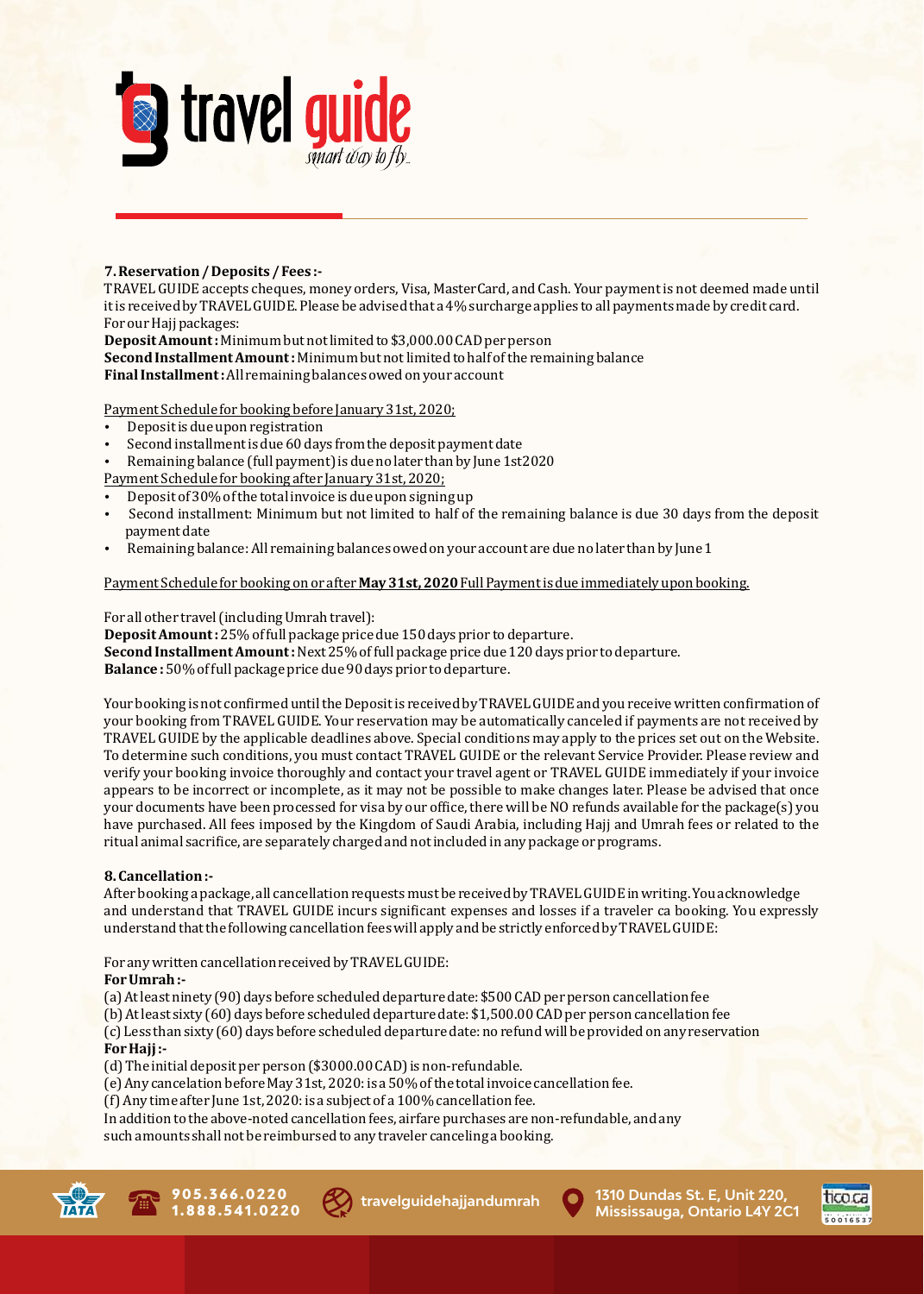

## **9. Travelers Who Need Special Assistance :-**

You must report to TRAVEL GUIDE in writing any disability requiring special attention while traveling at the time the reservation is made. TRAVEL GUIDE will make reasonable attempts to accommodate the special needs of disabled travelers but is not responsible in the event it is unable to do so nor is it responsible for any denial of services by Service Providers. TRAVEL GUIDE regrets that TRAVEL GUIDE cannot provide individual assistance to a traveler for walking, dining, getting on and off buses and other vehicles, or other personal needs. A qualified and physically able companion must accompany travelers who need such assistance and must assume full responsibility for their wellbeing; if such a companion is not available for the traveler, TRAVEL GUIDE may, in its discretion, cancel the reservation and return the full deposit of the traveler.

### **10. Young Travelers :-**

Travelers who are less than 18 years old on the departure date must be accompanied by an adult throughout the duration of the trip. For any special requirements regarding airline tickets for children, contact your airline directly. If a child will be traveling with adults other than the parents or with only one parent, it is recommendedthat a notarized letter be written by the parents or non-traveling parent granting authorization to travel, including the dates of travel. TRAVEL GUIDE suggests that you also contact the appropriate consulate and airlines because they may have additional requirements or recommendations.

## **11. Mandatory Negotiation, Mediation and Arbitration of disputes; Waiver of Jury Trial and Punitive Damages:-**

In the event of any controversy or claim arising out of or relating to this contract, or the breach thereof, the parties here to shall consult and negotiate with each other and, recognizing their mutual interests, attempt to reach a solution satisfactory to both parties. If they do not reach a settlement within a period of 60 days, then either party may, by written notice to the other party, demand mediation in London, Ontario exclusively, before a mediator mutually agreed upon by the parties. If settlement is not reached within 60 days after service of a written demand for mediation, any unresolved controversy or claim arising out of or relating to this contract shall be finally resolved by arbitration administered by the Canadian Arbitration Association under its Commercial Arbitration Rules, and judgment upon the award rendered by the arbitrators may be entered in any court having jurisdiction. The arbitration will be conducted in the English language in the city of London, Ontario, in accordance with the Canadian Arbitration Act. There shall be three arbitrators, named in accordance with such rules. Except as may be required by law or to the minimum information necessary for entry of judgment, neither a party nor its representatives may disclose the existence, content, or results of any arbitration hereunder without the prior written consent of all/both parties.

To the extent allowed by applicable law, you agree that you will bring any claim or cause of action arising from or relating to the Agreement within two (2) years from the date on which such claim or action arose or accrued or such claim or cause of action will be irrevocably waived. In any case, TRAVEL GUIDE shall not be liable for other than compensatory damages. Additionally, you hereby waive any right to punitive damages. All parties agree to irrevocably waive their respective rights to a jury trial of any cause of action, claim, counterclaim, or cross-complaint in any action or proceeding and/or hearing brought by either party against the other on any matter whatsoever arising out of these Terms & Conditions or any agreement between you and TRAVEL GUIDE.

In the event that the arbitration clause contained herein is deemed invalid by a court of law, each party agrees that any suit, action or proceeding arising out of or relating to this Agreement shall be subject to the exclusive jurisdiction of the state and/or federal courts located in the County of London, Province of Ontario. Each party waives any objection which it may have now or hereafter to the laying of the venue in the County of London, Province of Ontario of such action or proceeding and irrevocably submits to the personal jurisdiction of any such court in any such suit, action or proceeding.